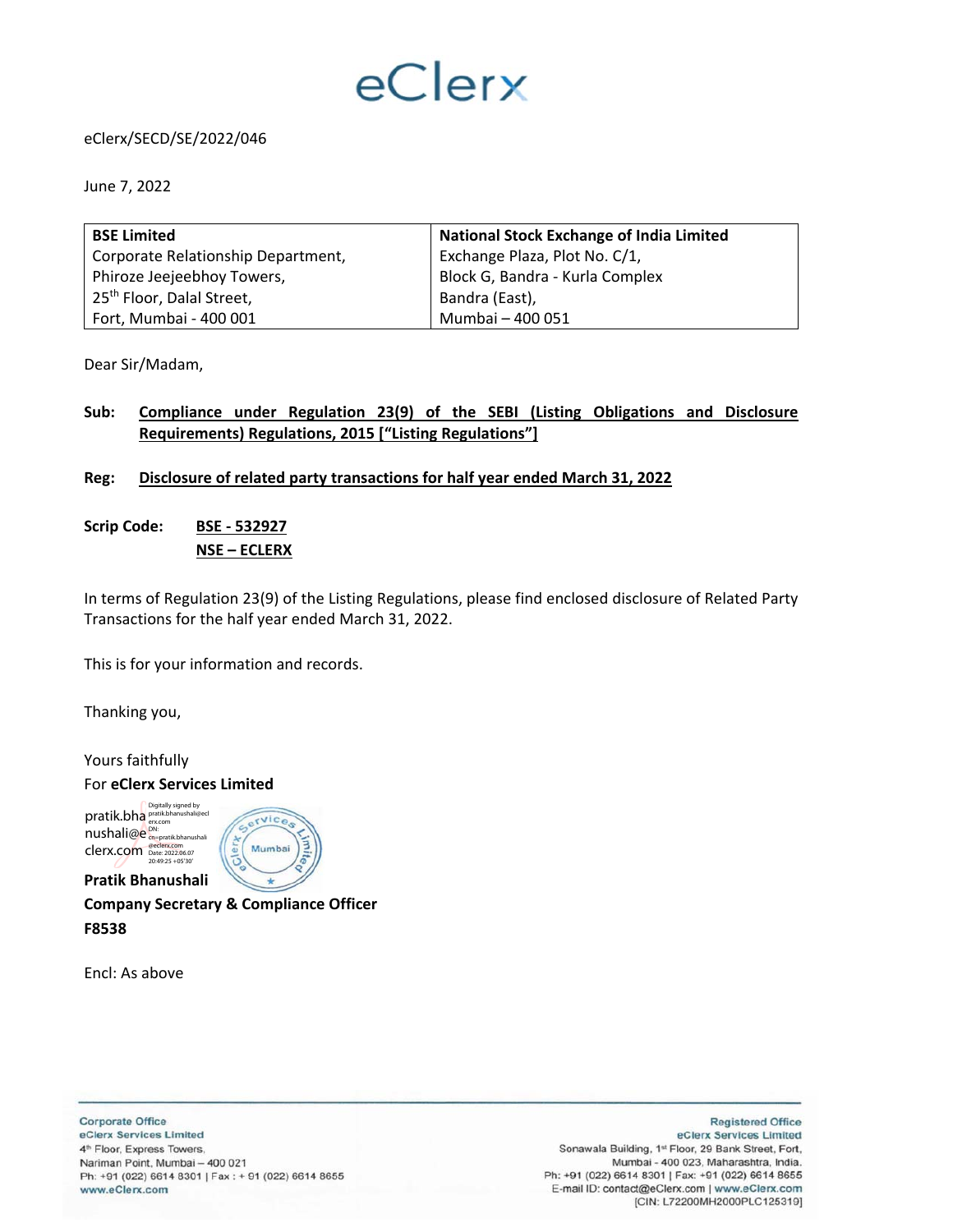Disclosure of related party transactions for the half year ended March 31, 2022

#### **(Rs. in millions)**

Additional disclosure of related party transactions - applicable only in case the related party<br>transaction relates to loans, inter-corporate deposits, advances or investments made or given by<br>the listed entity/subsidiary.

|        |                                                                                      |     |                                      |     |                                                                              |                                                  |                                                 | period when such transaction was undertaken. |                                                                                |                    |                                                                                                                                                                                                                   |        |                                                                       |                        |               |                         |                                                                                                             |
|--------|--------------------------------------------------------------------------------------|-----|--------------------------------------|-----|------------------------------------------------------------------------------|--------------------------------------------------|-------------------------------------------------|----------------------------------------------|--------------------------------------------------------------------------------|--------------------|-------------------------------------------------------------------------------------------------------------------------------------------------------------------------------------------------------------------|--------|-----------------------------------------------------------------------|------------------------|---------------|-------------------------|-------------------------------------------------------------------------------------------------------------|
| Sr.No. | Details of the party (listed entity<br>/subsidiary) entering into the<br>transaction |     | Details of the counterparty          |     |                                                                              | <b>Type of related party transaction</b>         | Value of the<br>related party<br>transaction as | Value of<br>transaction                      | In case monies are due<br>to either party as a<br>result of the<br>transaction |                    | In case any financial<br>indebtedness is incurred to make<br>Details of the loans, inter-corporate deposits, advances or<br>or give loans, inter-corporate<br>investments<br>deposits, advances or<br>investments |        |                                                                       |                        |               |                         |                                                                                                             |
|        | Name                                                                                 | PAN | Name                                 | PAN | Relationship of the counterparty with<br>the listed entity or its subsidiary |                                                  | approved by the<br>audit committee              | during the<br>reporting period               | Opening<br>balance                                                             | Closing<br>balance | Nature of<br>indebtedness<br>loan/issuance<br>Cost<br>of debt/ any<br>other etc.)                                                                                                                                 | Tenure | Nature (loan/<br>advance/inter<br>corporate<br>deposit/<br>investment | nterest<br>Rate<br>(%) | <b>Tenure</b> | Secured<br>unsecu<br>ed | Purpose for which<br>the funds will be<br>utilised by the<br>ultimate recipient<br>of funds (end-<br>usage) |
|        | 1 eClerx Services Limited                                                            |     | eClerx Ltd                           |     | Subsidiary company                                                           | Purchase of services                             | 730                                             | 286.37                                       |                                                                                |                    |                                                                                                                                                                                                                   |        |                                                                       |                        |               |                         |                                                                                                             |
|        | 2 eClerx Services Limited                                                            |     | eClerx Ltd                           |     | Subsidiary company                                                           | Purchase of services                             |                                                 | 62.04                                        |                                                                                |                    |                                                                                                                                                                                                                   |        |                                                                       |                        |               |                         |                                                                                                             |
|        | 3 eClerx Services Limited                                                            |     | eClerx Limited                       |     | Subsidiary company                                                           | Revenue                                          |                                                 | 6.16                                         |                                                                                |                    |                                                                                                                                                                                                                   |        |                                                                       |                        |               |                         |                                                                                                             |
|        | 4 eClerx Services Limited<br>5 eClerx Services Limited                               |     | eClerx Ltd<br>eClerx Ltd             |     | Subsidiary company                                                           | Intercompany payable<br>Intercompany receivables |                                                 |                                              | 143.64                                                                         | 166.78<br>3.04     |                                                                                                                                                                                                                   |        |                                                                       |                        |               |                         |                                                                                                             |
|        | 6 eClerx Services Limited                                                            |     | eClerx Ltd                           |     | Subsidiary company<br>Subsidiary company                                     | Accrued expenses                                 |                                                 |                                              | 0.64                                                                           | (3.98)             |                                                                                                                                                                                                                   |        |                                                                       |                        |               |                         |                                                                                                             |
|        | 7 eClerx Services Limited                                                            |     | eClerx Ltd                           |     | Subsidiary company                                                           | Unbilled receivables                             |                                                 |                                              |                                                                                | 0.90               |                                                                                                                                                                                                                   |        |                                                                       |                        |               |                         |                                                                                                             |
|        | 8 eClerx Services Limited                                                            |     | eClerx LLC                           |     | Subsidiary company                                                           | Purchase of services                             | 2700                                            | 1,044.69                                     |                                                                                |                    |                                                                                                                                                                                                                   |        |                                                                       |                        |               |                         |                                                                                                             |
|        | 9 eClerx Services Limited                                                            |     | eClerx LLC                           |     | Subsidiary company                                                           | Purchase of services                             |                                                 | 26.80                                        |                                                                                |                    |                                                                                                                                                                                                                   |        |                                                                       |                        |               |                         |                                                                                                             |
|        | 10 eClerx Services Limited                                                           |     | eClerx LLC                           |     | Subsidiary company                                                           | Revenue                                          |                                                 | 143.67                                       |                                                                                |                    |                                                                                                                                                                                                                   |        |                                                                       |                        |               |                         |                                                                                                             |
|        | 11 eClerx Services Limited<br>12 eClerx Services Limited                             |     | eClerx LLC<br>eClerx LLC             |     | Subsidiary company<br>Subsidiary company                                     | Reimbursement of expense<br>Intercompany payable |                                                 | 2.40                                         | 505.43                                                                         | 551.86             |                                                                                                                                                                                                                   |        |                                                                       |                        |               |                         |                                                                                                             |
|        | 13 eClerx Services Limited                                                           |     | eClerx LLC                           |     | Subsidiary company                                                           | Intercompany receivables                         |                                                 |                                              | 26.66                                                                          | 39.34              |                                                                                                                                                                                                                   |        |                                                                       |                        |               |                         |                                                                                                             |
|        | 14 eClerx Services Limited                                                           |     | eClerx LLC                           |     | Subsidiary company                                                           | Accrued expenses                                 |                                                 |                                              | 6.73                                                                           | 3.83               |                                                                                                                                                                                                                   |        |                                                                       |                        |               |                         |                                                                                                             |
|        | 15 eClerx Services Limited                                                           |     | eClerx LLC                           |     | Subsidiary company                                                           | Unbilled receivables                             |                                                 |                                              | 19.48                                                                          | 18.59              |                                                                                                                                                                                                                   |        |                                                                       |                        |               |                         |                                                                                                             |
|        | 16 eClerx Services Limited                                                           |     | eClerx Canada Ltd                    |     | Step down subsidiary company                                                 | Purchase of services                             | 50                                              | 21.02                                        |                                                                                |                    |                                                                                                                                                                                                                   |        |                                                                       |                        |               |                         |                                                                                                             |
|        | 17 eClerx Services Limited                                                           |     | eClerx Canada Ltd                    |     | Step down subsidiary company                                                 | Purchase of services                             |                                                 | 0.37                                         |                                                                                |                    |                                                                                                                                                                                                                   |        |                                                                       |                        |               |                         |                                                                                                             |
|        | 18 eClerx Services Limited                                                           |     | eClerx Canada Ltd                    |     | Step down subsidiary company                                                 | Intercompany payable                             |                                                 |                                              | 0.70                                                                           | 10.90              |                                                                                                                                                                                                                   |        |                                                                       |                        |               |                         |                                                                                                             |
|        | 19 eClerx Services Limited<br>20 eClerx Services Limited                             |     | eClerx Pvt Ltd<br>eClerx Pvt Ltd     |     | Subsidiary company<br>Subsidiary company                                     | Purchase of services<br>Purchase of services     | 310                                             | 65.78<br>76.45                               |                                                                                |                    |                                                                                                                                                                                                                   |        |                                                                       |                        |               |                         |                                                                                                             |
|        | 21 eClerx Services Limited                                                           |     | eClerx Pvt Ltd                       |     | Subsidiary company                                                           | Revenue                                          |                                                 | 23.43                                        |                                                                                |                    |                                                                                                                                                                                                                   |        |                                                                       |                        |               |                         |                                                                                                             |
|        | 22 eClerx Services Limited                                                           |     | eClerx Pvt Ltd                       |     | Subsidiary company                                                           | ntercompany payable                              |                                                 |                                              | 49.02                                                                          | 40.91              |                                                                                                                                                                                                                   |        |                                                                       |                        |               |                         |                                                                                                             |
|        | 23 eClerx Services Limited                                                           |     | eClerx Pvt Ltd                       |     | Subsidiary company                                                           | Intercompany payable                             |                                                 |                                              |                                                                                | 0.73               |                                                                                                                                                                                                                   |        |                                                                       |                        |               |                         |                                                                                                             |
|        | 24 eClerx Services Limited                                                           |     | eClerx Pvt Ltd                       |     | Subsidiary company                                                           | Intercompany receivables                         |                                                 |                                              | 5.27                                                                           | $\sim$             |                                                                                                                                                                                                                   |        |                                                                       |                        |               |                         |                                                                                                             |
|        | 25 eClerx Services Limited                                                           |     | eClerx Pvt Ltd                       |     | Subsidiary company                                                           | Accrued expenses                                 |                                                 |                                              | 0.02                                                                           | 23.72              |                                                                                                                                                                                                                   |        |                                                                       |                        |               |                         |                                                                                                             |
|        | 26 eClerx Services Limited                                                           |     | eClerx Pvt Ltd                       |     | Subsidiary company                                                           | Unbilled receivables                             |                                                 |                                              | 2.75                                                                           | 2.23               |                                                                                                                                                                                                                   |        |                                                                       |                        |               |                         |                                                                                                             |
|        | 27 eClerx Services Limited<br>28 eClerx Services Limited                             |     | CLX Europe S.P.A<br>CLX Europe S.P.A |     | Subsidiary company<br>Subsidiary company                                     | Purchase of services<br>Revenue                  | 300                                             | 25.66<br>88.60                               |                                                                                |                    |                                                                                                                                                                                                                   |        |                                                                       |                        |               |                         |                                                                                                             |
|        | 29 eClerx Services Limited                                                           |     | CLX Europe S.P.A                     |     | Subsidiary company                                                           | Intercompany receivables                         |                                                 |                                              | 25.56                                                                          | 32.77              |                                                                                                                                                                                                                   |        |                                                                       |                        |               |                         |                                                                                                             |
|        | 30 eClerx Services Limited                                                           |     | CLX Europe S.P.A                     |     | Subsidiary company                                                           | Accrued expenses                                 |                                                 |                                              | 4.16                                                                           | 12.53              |                                                                                                                                                                                                                   |        |                                                                       |                        |               |                         |                                                                                                             |
|        | 31 eClerx Services Limited                                                           |     | CLX Europe S.P.A                     |     | Subsidiary company                                                           | Unbilled receivables                             |                                                 |                                              | 13.23                                                                          | 18.49              |                                                                                                                                                                                                                   |        |                                                                       |                        |               |                         |                                                                                                             |
| 32     | eClerx Services Limited                                                              |     | eClerx B.V.                          |     | Step down subsidiary company                                                 | Purchase of services                             | 80                                              | 12.48                                        |                                                                                |                    |                                                                                                                                                                                                                   |        |                                                                       |                        |               |                         |                                                                                                             |
|        | 33 eClerx Services Limited                                                           |     | eClerx B.V.                          |     | Step down subsidiary company                                                 | Purchase of services                             |                                                 | 12.08                                        |                                                                                |                    |                                                                                                                                                                                                                   |        |                                                                       |                        |               |                         |                                                                                                             |
|        | 34 eClerx Services Limited<br>35 eClerx Services Limited                             |     | eClerx B.V.<br>eClerx B.V.           |     | Step down subsidiary company<br>Step down subsidiary company                 | Intercompany payable                             |                                                 |                                              | 4.98<br>0.44                                                                   | 7.15<br>$\sim$     |                                                                                                                                                                                                                   |        |                                                                       |                        |               |                         |                                                                                                             |
|        | 36 eClerx Services Limited                                                           |     | <b>ASEC Group LLC</b>                |     | Subsidiary company                                                           | Accrued expenses<br>Purchase of services         | 100                                             | 22.03                                        |                                                                                |                    |                                                                                                                                                                                                                   |        |                                                                       |                        |               |                         |                                                                                                             |
|        | 37 eClerx Services Limited                                                           |     | <b>ASEC Group LLC</b>                |     | Subsidiary company                                                           | Revenue                                          |                                                 | 2.55                                         |                                                                                |                    |                                                                                                                                                                                                                   |        |                                                                       |                        |               |                         |                                                                                                             |
|        | 38 eClerx Services Limited                                                           |     | <b>ASEC Group LLC</b>                |     | Subsidiary company                                                           | Intercompany receivables                         |                                                 |                                              | $\sim$                                                                         | 2.55               |                                                                                                                                                                                                                   |        |                                                                       |                        |               |                         |                                                                                                             |
|        | 39 eClerx Services Limited                                                           |     | <b>ASEC Group LLC</b>                |     | Subsidiary company                                                           | Accrued expenses                                 |                                                 |                                              | $\sim$                                                                         | 22.03              |                                                                                                                                                                                                                   |        |                                                                       |                        |               |                         |                                                                                                             |
|        | 40 eClerx Services Limited                                                           |     | PD Mundhra                           |     | Key management personnel                                                     | Compensation                                     | 30                                              | 15.18                                        |                                                                                |                    |                                                                                                                                                                                                                   |        |                                                                       |                        |               |                         |                                                                                                             |
|        | 41 eClerx Services Limited<br>42 eClerx Services Limited                             |     | PD Mundhra<br>Rohitash Gupta         |     | Key management personnel                                                     | Bonus payable<br>Compensation                    |                                                 | 8.90                                         | 5.52                                                                           | 13.80              |                                                                                                                                                                                                                   |        |                                                                       |                        |               |                         |                                                                                                             |
|        | 43 eClerx Services Limited                                                           |     | Pratik Bhanushali                    |     | Key management personnel<br>Key management personnel                         | Compensation                                     |                                                 | 2.48                                         |                                                                                |                    |                                                                                                                                                                                                                   |        |                                                                       |                        |               |                         |                                                                                                             |
|        | 44 eClerx Services Limited                                                           |     | Biren Gabhawala                      |     | Key management personnel                                                     | <b>Sitting Fees</b>                              |                                                 | 1.18                                         |                                                                                |                    |                                                                                                                                                                                                                   |        |                                                                       |                        |               |                         |                                                                                                             |
|        | 45 eClerx Services Limited                                                           |     | Anish Ghoshal                        |     | Key management personnel                                                     | <b>Sitting Fees</b>                              |                                                 | 1.18                                         |                                                                                |                    |                                                                                                                                                                                                                   |        |                                                                       |                        |               |                         |                                                                                                             |
|        | 46 eClerx Services Limited                                                           |     | Pradeep Kapoor                       |     | Key management personnel                                                     | <b>Sitting Fees</b>                              |                                                 | 0.80                                         |                                                                                |                    |                                                                                                                                                                                                                   |        |                                                                       |                        |               |                         |                                                                                                             |
|        | 47 eClerx Services Limited                                                           |     | Alok Goyal                           |     | Key management personnel                                                     | <b>Sitting Fees</b>                              |                                                 | 1.18                                         |                                                                                |                    |                                                                                                                                                                                                                   |        |                                                                       |                        |               |                         |                                                                                                             |
|        | 48 eClerx Services Limited                                                           |     | Deepa Kapoor                         |     | Key management personnel                                                     | <b>Sitting Fees</b>                              |                                                 | 1.18                                         |                                                                                |                    |                                                                                                                                                                                                                   |        |                                                                       |                        |               |                         |                                                                                                             |
|        | 49 eClerx Services Limited<br>50 eClerx Services Limited                             |     | Shailesh Kekre<br>Srinjay Sengupta   |     | Key management personnel<br>Key management personnel                         | <b>Sitting Fees</b><br><b>Sitting Fees</b>       |                                                 | 1.18<br>1.18                                 |                                                                                |                    |                                                                                                                                                                                                                   |        |                                                                       |                        |               |                         |                                                                                                             |
|        | 51 eClerx Services Limited                                                           |     | PD Mundhra                           |     | Key management personnel                                                     | Buy Back of shares                               |                                                 | 710.05                                       |                                                                                |                    |                                                                                                                                                                                                                   |        |                                                                       |                        |               |                         |                                                                                                             |
|        | 52 eClerx Services Limited                                                           |     | Anjan Malik                          |     | Key management personnel                                                     | Buy Back of shares                               |                                                 | 709.76                                       |                                                                                |                    |                                                                                                                                                                                                                   |        |                                                                       |                        |               |                         |                                                                                                             |
|        | 53 eClerx Services Limited                                                           |     | Pradeep Kapoor                       |     | Key management personnel                                                     | <b>Buy Back of shares</b>                        |                                                 | 0.78                                         |                                                                                |                    |                                                                                                                                                                                                                   |        |                                                                       |                        |               |                         |                                                                                                             |
|        | 54 eClerx Services Limited                                                           |     | Biren Gabhawala                      |     | Key management personnel                                                     | Buy Back of shares                               |                                                 | 0.45                                         |                                                                                |                    |                                                                                                                                                                                                                   |        |                                                                       |                        |               |                         |                                                                                                             |
|        | 55 eClerx Services Limited                                                           |     | Rohitash Gupta                       |     | Key management personnel                                                     | Bonus payable                                    |                                                 |                                              | 1.36                                                                           | 2.71               |                                                                                                                                                                                                                   |        |                                                                       |                        |               |                         |                                                                                                             |
|        | 56 eClerx Services Limited                                                           |     | Pratik Bhanushali                    |     | Key management personnel                                                     | Bonus payable                                    |                                                 |                                              | 0.78                                                                           | 1.55               |                                                                                                                                                                                                                   |        |                                                                       |                        |               |                         |                                                                                                             |